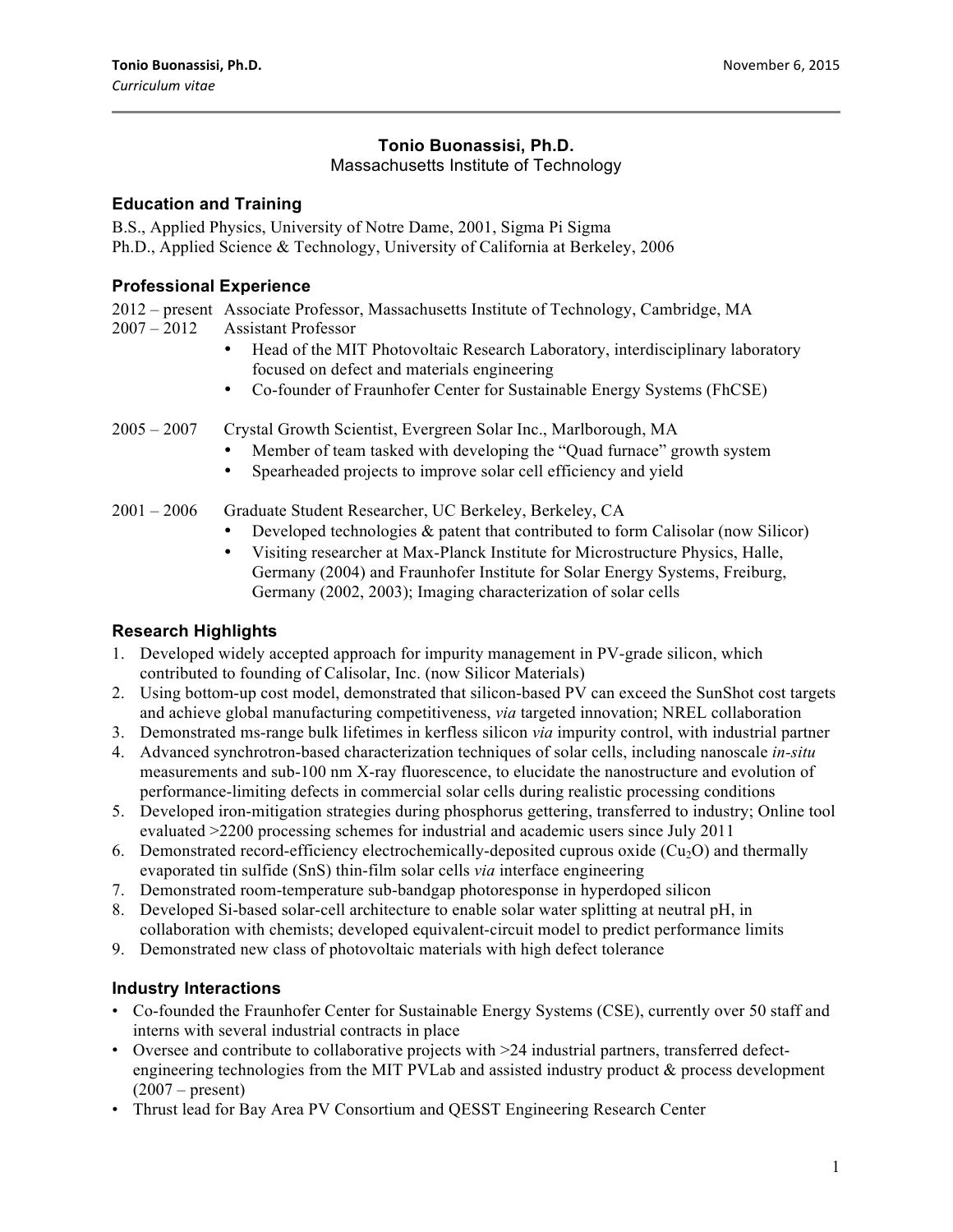## **PV Education**

- Co-developed, teaches graduate & advanced undergrad course "Fundamentals of Photovoltaics" at Berkeley and MIT (2004 – present)
	- Taught >200 students in 7 classes
	- Alumni joined industry (SunPower, 1366 Tech, Solar Junction…), government (ARPA-E, DOE, DOS, OSTP…), and universities (UC Irvine, Utah…), advancing solar policy, research, and technology, and achieving record cell efficiencies
	- Online solar research lectures viewed over 26,600 times;  $2<sup>nd</sup>$  most popular MechE course on MIT OpenCourseware
- Workshop Chair, "Modernizing Photovoltaics Education at the University Level" (2008)
- Member of organizing committee & lecturer at S. Kurtz' Hands-On PV Experience (HOPE): Oneweek event to strengthen graduate-student PV fundamentals through lectures & labs (2012–2015)

### **DOE National Laboratory Engagement**

- NREL NCPV External Review, Member (2012)
- Assisted NREL-led cost-modeling effort for PV (2011 2015)
- Scientific spokesperson for the high-throughput *in-situ* nanoprobe (ISN) beamline under development at the Advanced Photon Source, Argonne National Laboratory (2011 – 2015)
- Member, NSLS Hard X-ray Nanoprobe Beamline Scientific Advisory Board (2009 2012)
- DOE Risk Analysis Team, PV Subgroup (2008)
- Six active research collaborations with DOE national laboratories

### **Conferences & Service**

- Organized and chaired the *Solar Energy Technology & Innovation in Mexico* (2015): 118 attendees, Mexico City, Mexico http://www.solarmx.org
- Organized and chaired the *5th International Workshop on Crystalline Silicon Solar Cells* (2011): 133 attendees, 15 countries http://pv.mit.edu/cssc5/
- Co-organized and co-chaired workshop *Accelerating Development of Earth-Abundant Thin-Film Photovoltaics* (2013): 50 attendees, 3 countries http://resnick.caltech.edu/e-earth-abundant.php
- Member of PV conference committees, incl. *NREL Workshop on Crystalline Silicon Solar Cells* (2007–present), *Gettering and Defect Engineering in Semiconductor Technology* (2009–present), *International Conference on Crystalline Silicon Solar Cells* (2009–present), *Silicon Materials Workshop* (2013), and Intersolar North America (2008)
- Session co-chair for the *IEEE PVSC* (2013) and *March APS* (2011)
- Abstract reviewer for *IEEE PVSC* (2014), *Silicon PV Conference* (2013), among others.
- Proposal review panels: NSF CAREER (2015), SBIR (2013), EPAS (2011), MPM (2007), others.

### **Select Honors & Awards**

- 2015 Everett Moore Baker Memorial Award for Excellence in Undergraduate Teaching, MIT
- 2015 Google Faculty Award
- 2012 NSF CAREER Award
- 2012 BOSCH Energy Research Network Award
- 2010 MIT-Deshpande Innovation Grant +*27 awards and fellowships for members of research group*
- 2008 SMA Career Development Assistant Professor in Manufacturing
- 2005 European Materials Research Society (E-MRS) Young Scientist Presentation Award
- 2005 National Renewable Energy Laboratory Graduate Student Award
- 2004 German Academic Exchange Service (DAAD) Graduate Research Fellowship